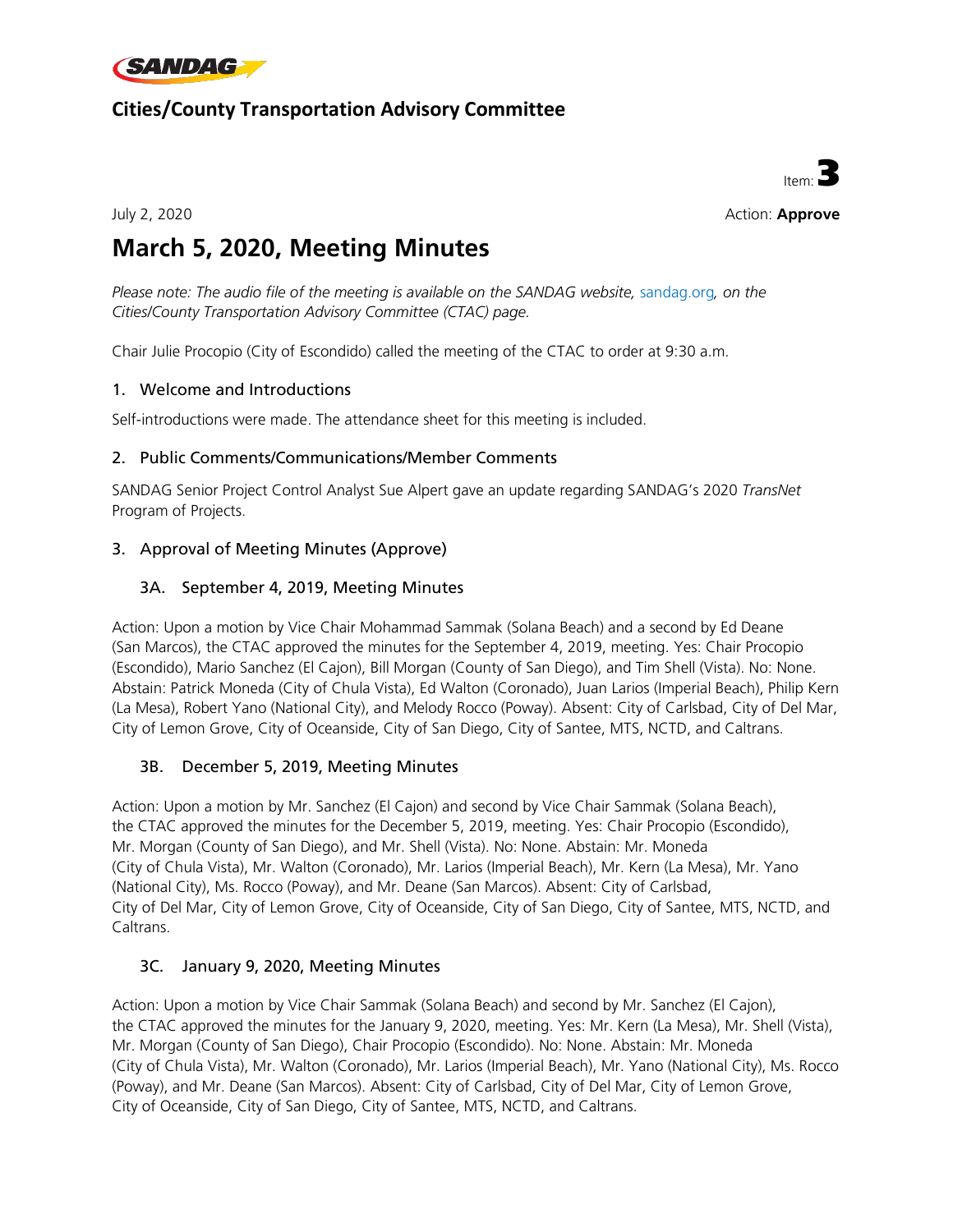#### **Reports**

#### 4. *TransNet* Regional Transportation Congestion Improvement Program Fee Adjustment (Information)

SANDAG Senior *TransNet* Program Manager Ariana zur Nieden gave a presentation on the Regional Transportation Congestion Improvement Program (RTCIP). In accordance with the *TransNet* Extension Ordinance, each local agency must submit its RTCIP funding program to the Independent Taxpayer Oversight Committee by April 1 of each year in order to remain eligible for *TransNet* local street and road funding. In addition, the *TransNet* Extension Ordinance requires SANDAG to adjust the RTCIP fee amount on July 1 of each year based upon the construction cost index. At the February 28, 2020, meeting, the Board of Directors approved an RTCIP fee adjustment beginning July 1, 2020.

#### 5. Senate Bill 1 Local Streets and Roads Project Lists (Information)

SANDAG Senior *TransNet* Program Manager Ariana zur Nieden gave a presentation on the Senate Bill 1 Local Streets and Roads Project Lists. On an annual basis, prior to receiving an apportionment of Senate Bill 1 Road Maintenance and Rehabilitation Account funds, a city of county must submit to the California Transportation Commission (CTC) a list of projects proposed to be funded pursuant to an adopted resolution by its city council or county board of supervisors. Project lists are due to the CTC by May 1, 2020.

#### 6. 2021 Active Transportation Program Call for Projects (Information)

The Active Transportation Program (ATP) provides state and federal funding for active transportation projects. The 2021 ATP will distribute approximately \$443 million in funding throught the statewide component and an additional \$16 million in the San Diego regional component. SANDAG Senior Contracts and Procurement Analyst Jenny Russo gave a summary of the 2021 ATP, including key dates, program changes since the last cycle, and how to apply for funding.

#### 7. Caltrans Updates/Announcements (Information)

Bing Luu, Caltrans, provided an update on various local programs, funding program deadlines, and announcements regarding upcoming conferences.

#### 8. Upcoming Meetings

The next CTAC meeting was tentatively scheduled for Thursday, April 2, 2020 at 9:30 a.m.

#### 9. Adjournment

Chair Procopio adjourned the meeting at 10:04 a.m.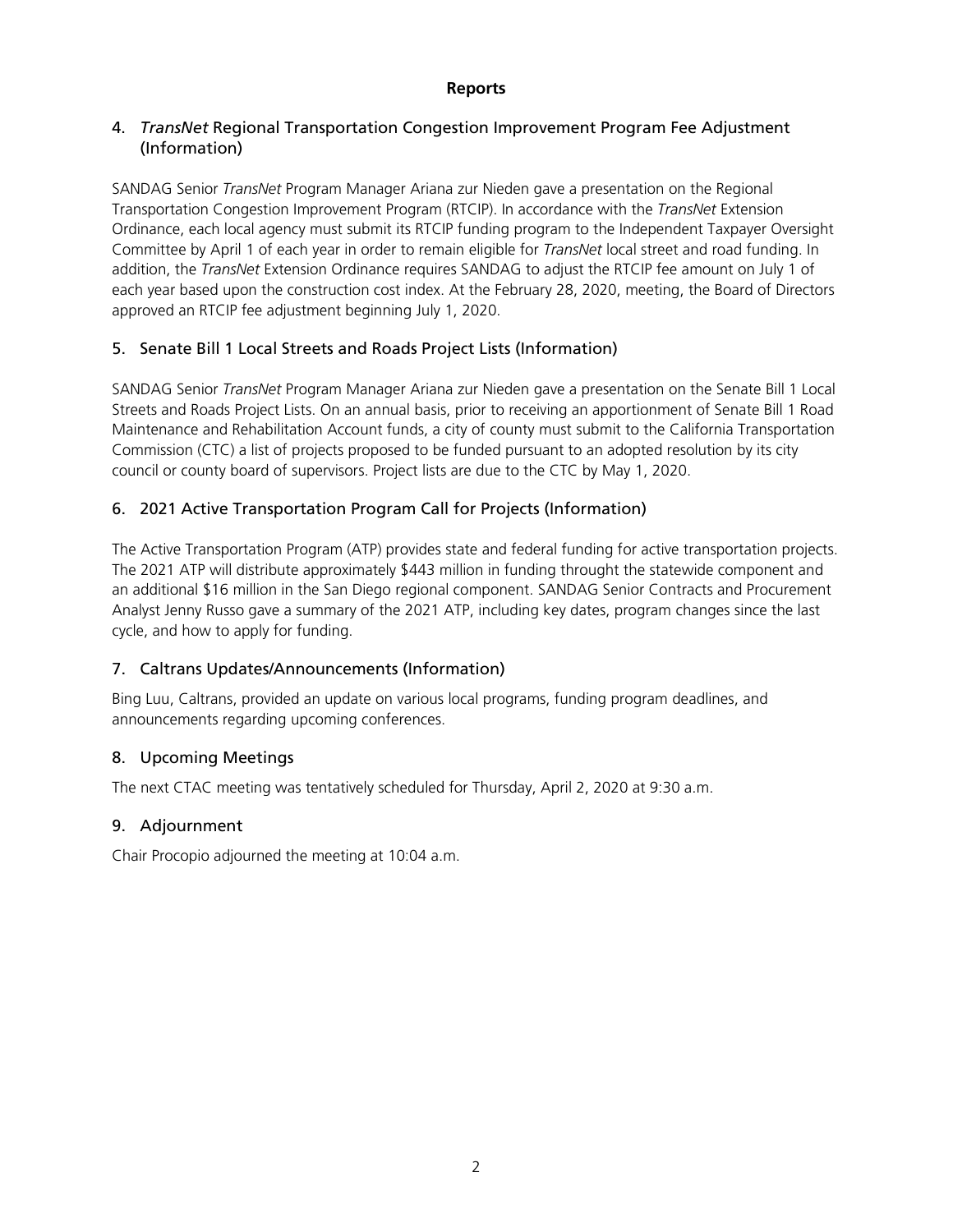# **Confirmed Attendance at SANDAG Cities/County Transportation Advisory Committee Meeting**

March 5, 2020

۰

| Jurisdiction/Organization | <b>Name</b>                         | <b>Attending</b>             | <b>Comments</b>         |
|---------------------------|-------------------------------------|------------------------------|-------------------------|
| City of San Marcos        | <b>Edward Deane</b>                 | Yes                          |                         |
|                           | Nic Abboud/Issac E. Alternate       | <b>No</b>                    |                         |
| City of Escondido         | Julie Procopio, Chair               | Yes                          |                         |
|                           | Owen Tunnel, First Alternate        | No                           |                         |
| City of Carlsbad          | Hossein Ajideh                      | <b>No</b>                    |                         |
|                           | Sean Haeri, First Alternate         | <b>No</b>                    |                         |
|                           | TBD, Second Alternate               | N/A                          |                         |
| City of Chula Vista       | Frank Rivera                        | Yes<br>Per Patrick<br>Moneda | Per email<br>assignment |
|                           | Bill Valle, First Alternate         | No                           |                         |
|                           | Eddie Flores, Second Alternate      | No                           |                         |
| City of Coronado          | Ed Walton                           | Yes                          |                         |
|                           | Jim Newton, Alternate               | <b>No</b>                    |                         |
| City of Del Mar           | Tim Thiele                          | <b>No</b>                    |                         |
|                           | Mohsen Maali, First Alternate       | No                           |                         |
| City of El Cajon          | Mario Sanchez                       | Yes                          |                         |
|                           | Jeffrey Manchester, First Alternate | <b>No</b>                    |                         |
|                           | Yazmin Arellano, Second Alternate   | <b>No</b>                    |                         |
| City of Encinitas         | Ed Wimmer                           | No                           |                         |
|                           | TBD, First Alternate                | No                           |                         |
| City of Imperial Beach    | Eric Minicilli                      | <b>No</b>                    |                         |
|                           | Carmen Kasner, Alternate            | <b>No</b>                    |                         |
|                           | Juan Larios, Second Alternate       | Yes                          |                         |
| City of La Mesa           | Philip Kern                         | Yes                          |                         |
|                           | TBD, First Alternate                | No                           |                         |
|                           | Leon Firsht, Second Alternate       | No                           |                         |
| City of Lemon Grove       | Mike James                          | <b>No</b>                    |                         |
|                           | TBD, Alternate                      | N/A                          |                         |
| City of National City     | Stephan Manganiello                 | No                           |                         |
|                           | Robert Yano, First Alternate        | Yes                          |                         |
|                           | Jose Lopez, Second Alternate        | No                           |                         |